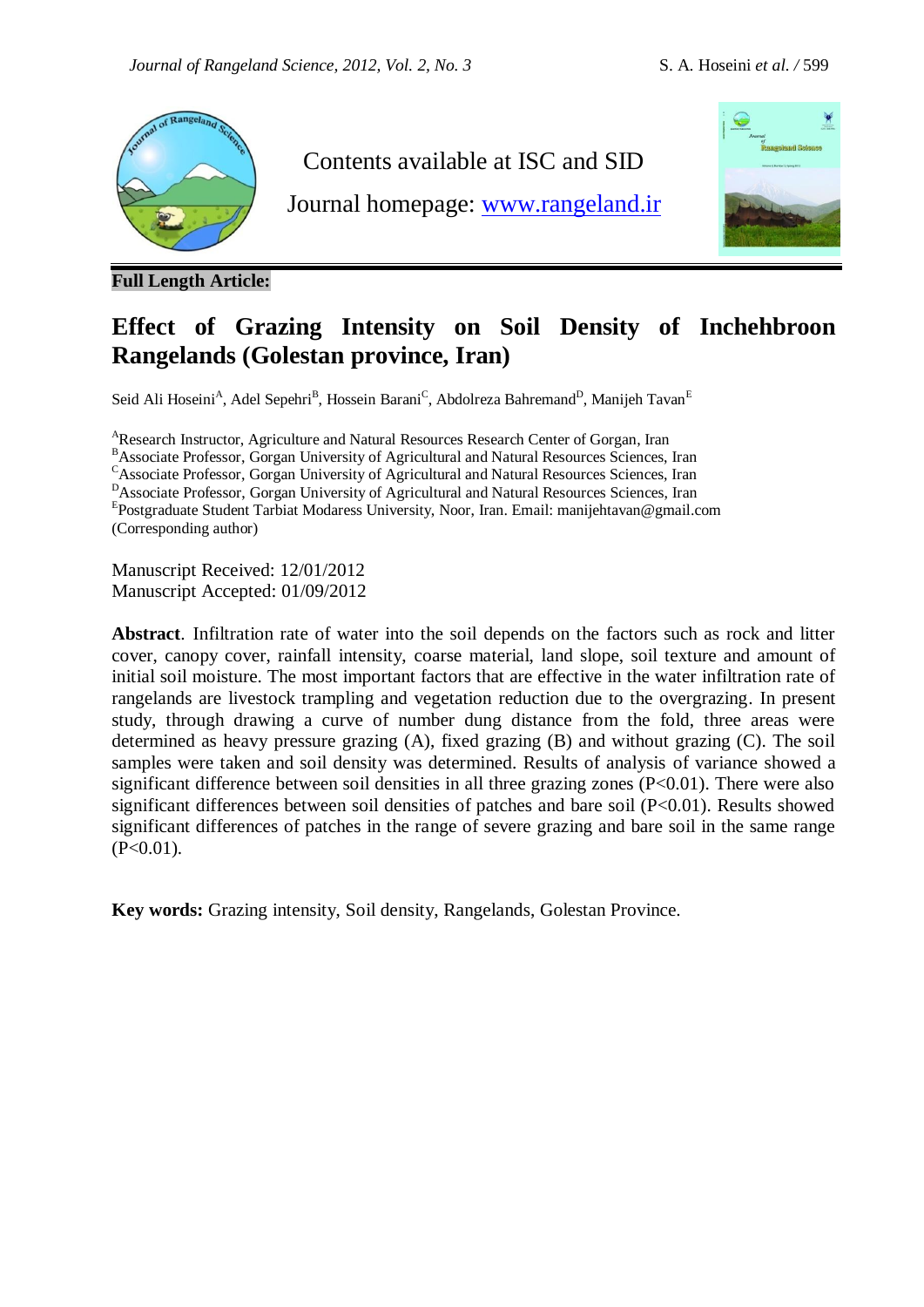### **Introduction**

Due to sensitivity of ecological balance between environmental factors and patches and role of grazing pressure to create and change the soil factors, it's necessary to show the relationship between patches and interpatches, present some solutions to improve the rangelands, recognize the grazing and inclosure while changing the pattern in the patches and identify its relationships with soil factors such as permeability. In an arid ecosystem, water is the most important source of limitation. Therefore, in addition to hard conditions of environment and plant competitions for survival, limiting water is an obstacle for advancing the vegetation (Aguiar and Sala, 1999).

For studying patches dynamism, the study of affecting factors is important to create and change the patches (Jackson *et al.,* 1996). Grazing pressure disturbed the relationship between soil and plant (Van Bremen, 1993). Animal trampling leads to non-uniform relationship between soil and plant in arid areas. Studies showed that patches were created to influence the nutrient cycle and water permeability in the soil (Vinton & Burke, 1995). Water permeability of patches into the soil is increased by the flows of stem and leaves (Van Elewijck, 1989). Leaves and stems trapped and sustained the particles of water. Permeability of water into the soil in patches is more than interpatches because in patches, the soil is less exposed to rain drops and the hydraulic conductivity is higher due to the roots of plants (Walker *et al*., 1981).

Stoddert *et al.,* (1975) stated that the most important effect of grazing on permeability of water into the soil is the soil compaction and vegetation reduction. Dadkhah and Gifford (1980) in investigating the effects of vegetation, stone and trampling on penetration rate found that the livestock trampling and vegetation cover were the most important factors that influenced the infiltration rate and sediment production.

Eskandari (1996) studied the effect of uncontrolled livestock grazing on soil properties of summer rangelands of Isfahan and concluded that uncontrolled grazing has harmful effects on soil physical properties. Vahabi (1990) showed that the higher penetration rate in inclosure areas is due to lack of trampling livestock, lack of soil compaction and the increases of density and canopy cover in plant species, growth and development of plant roots, increase of organic matter and improvement of soil structure.

Pietola *et al.,* (2005) investigated the effect of livestock grazing on soil infiltration in southern Finland and found a significant difference for water permeability between trampling and not trampling the soils. Also, water permeability into the soils of clay, sand and loam is limited by livestock trampling. In overall, physical conditions of soil surface are important factors in germination and establishment of vegetation (Valentine and Bresson, 1992).

Mwendera *et al.,* (1997) studied the infiltration rate, surface runoff and soil erosion under the grazing pressures in rangelands of Ethiopia. Their results showed that pressure of heavy grazing reduced the vegetation and infiltration rate and increased the soil erosion and surface runoff as compared to extra heavy grazing.

Wood *et al.,* (1998) examined the changes of soil physical properties in rangelands of Armydal Australia and found a higher infiltration rate in the soil of rangelands that were inclosure about 27 years compared to the rangelands that were under grazing about 2 years. These differences were due to the regeneration of physical properties in soils because of biological activity and dry and wet phenomenon of soils in a rangeland without grazing.

The main goal of this study was to investigate the soil density between patches and interpatches at different levels of grazing severity. This study considers a relationship among soil density, vegetation and grazing intensity.

### **Materials and Methods**

Study area is winter rangelands in north of Golestan province located in 30 km of northern AqQala. This area coordinates are 37° 14' latitude and 54º 29' longitude. Inchehbroon presented halophyte rangelands in Golestan province, Iran. This area altitude is -4 m. Climate of area according to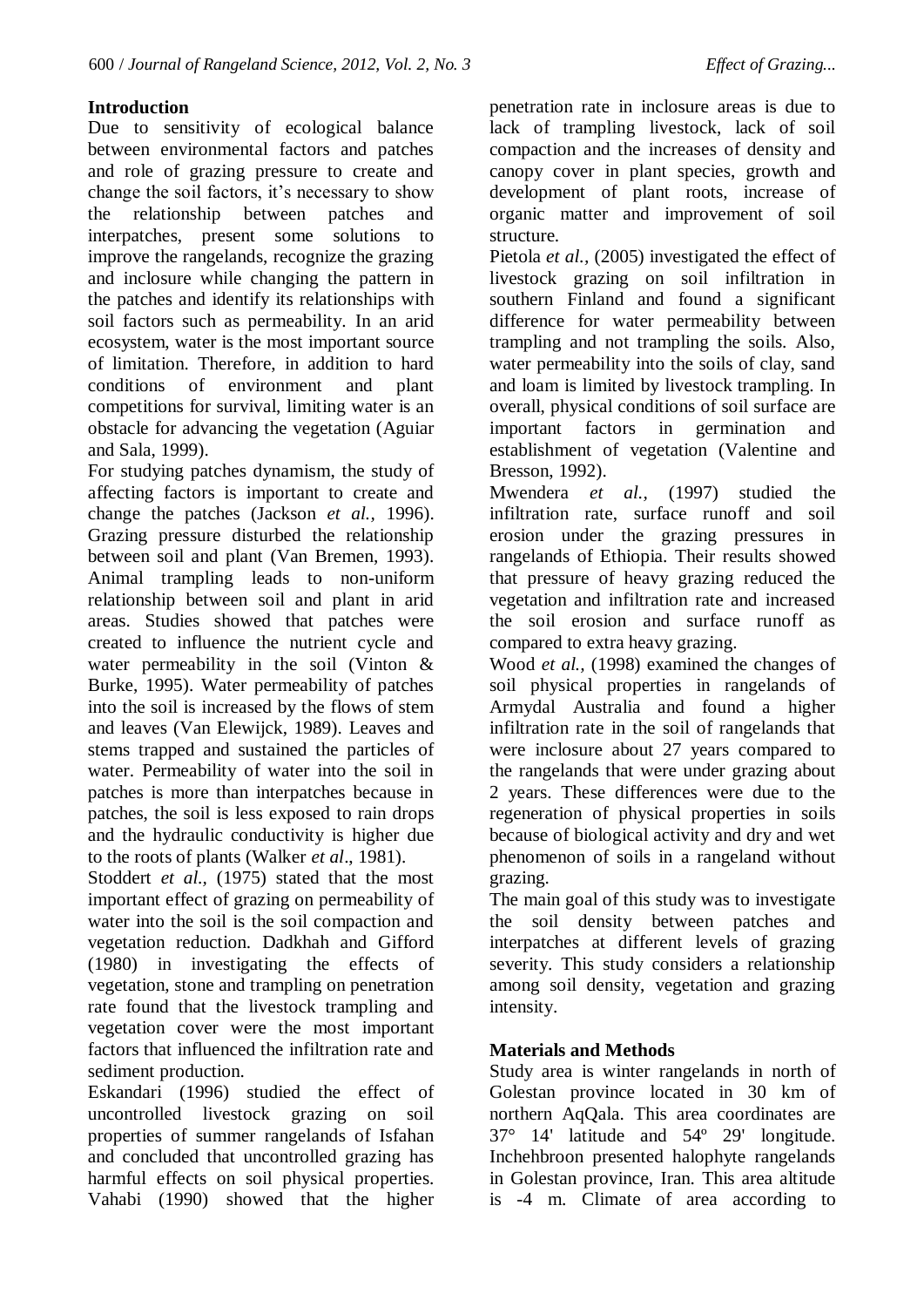meteorological stations of Voshmgir dams and inchehbroon is warm and dry and view of climatic division by Ambergeh method is dry, mild and semi desert. Average annual rainfall is 304 mm in fall from October to May. Land soils of study area were specified as medium texture, more salinity and alkali situate at land units of physiography and it seems that they were mainly created from alluvial deposits Gorgan-rood River.

Land slope is toward the southeast and northwest, lands are flat and height is mild (Naseri, 1996). *Halocnemum strobilaceum* species that make up the dominant vegetation with appropriate cover production which was more than 40% of total production played an important role in producing the forage in these rangelands. Its growth stage starts from February and ends in October. Other species in this area can be cited as follows: *Halostachys caspica, Aeluropus lagopoides* and *Aeluropus littoralis* (Hoseini, 2008).

In order to measure the soil density, some areas with different grazing intensities were determined. Considering the research background, it has been indicated that grazing pressure is at maximum level near the water spot and wherever away from this area, there is a decline in the grazing pressure and then, grazing pressure is constant. For determining the zones of grazing pressure, an enclosure was selected in Inchehbroon station of Golestan province where is the nearest fold to zones. Transects were established in four directions around the fold. Transects at intervals of 10 m were established in plots of  $2x2$  m<sup>2</sup>. Through drawing a curve of number dung distance from the fold, three areas were determined as heavy pressure grazing (A), fixed grazing (B) and without grazing (C).

Soil density  $(g/cm<sup>2</sup>)$  was determined using a cylinder in four replications with the distance of 10 m from each other on patches and four replications on bare soil (the space between patches) in each grazing area (total number of 24 plots) using standard cylinders. Soil samples were moved to the laboratory and dried in an oven at temperature of 105ºC for 24 hours. The dried weight and volume of soil samples were measured. The collected data were analyzed using ANOVA and comparisons were made between the main

treatments of different grazing intensities and sub treatments of patches and bare soil.

#### **Results and Discussion**

This study was conducted with three main treatments of without grazing (17 year enclosure), heavy grazing and fixed grazing and two vegetation treatments as patches and bare soil in four replications in saline and alkaline rangelands of Golestan province.

The results of analysis of variance showed significant differences between three grazing systems for soil density  $(P<0.01)$ . However, there was no difference between enclosure and fixed grazing. There were also significant differences for soil density between patches and bare soil  $(P<0.01)$  (Table 1). Two separate analyses of variance were made for different levels of grazing for patches and inter patch area (Table 2). The results showed a significant difference between three treatments for both patch and bare soil  $(P<0.01)$ .

According to results, the soil texture in all three regions was silt loam and no change was observed in soil texture. There were significant differences between enclosure and heavy grazing  $(P<0.01)$ , but there was no significant difference between enclosure and fixed grazing. For bare soil, the soil densities of heavy grazing and fixed grazing with average values of 1.5 and 1.4  $g/cm^2$  were higher than that for enclosure with average value of  $1.37$  g/cm<sup>2</sup>. The results indicated 13% and 30% increases in soil density for heavy grazing and fixed grazing compared to enclosure. Wood *et al.*, (1998) in investigation of soil properties in Australia showed that soil penetration ratio in rangelands without grazing for 27 years remained much more than no grazing rangelands for 25 years. Eskandari (1996) investigated the effect of livestock grazing on soil properties in spring rangelands of Zagros (Isfahan province) and concluded that an excessive livestock grazing had a critical effect on soil physical properties. He argued that the improper effects were excessive for the compaction of soil surface, reduced water permeability in the soil and created improper conditions for plant growth. The results of mentioned studies indicated that reduction of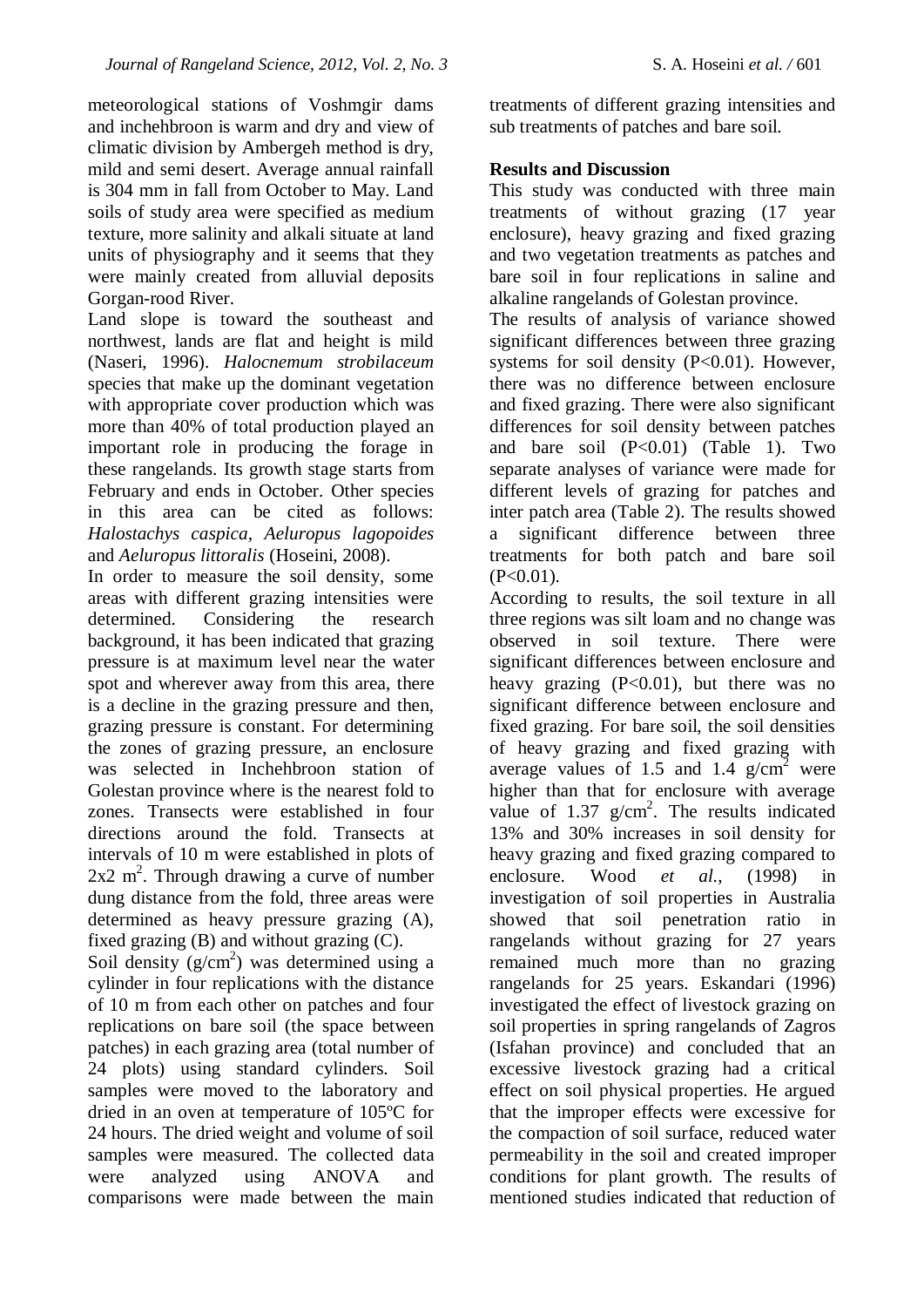water penetration in soil surface is due to soil compaction by livestock trampling that confirms the results of our study showing that change of soil density (bulk density) leads to a decrease in soil pores because of grazing.

The soil densities in patches for heavy grazing, fixed grazing and enclosure were 1.45, 1.39 and 1.33  $g/cm^2$ , respectively. The results showed no significant differences between them (Fig. 2). Forage production in not-grazed patches was high in the growing season. So, plants had a full growth and their root biomass in the three sites was similar. Plant vegetation of shrubs in patches of studied sites was prevented from trampling so that patches had less trampling and soil density had no significant differences with enclosure site. Also, in patches, the leaves, stems and soil particles were trapped and kept up and with created micro-topography sometimes reaching about 20 cm, it caused an increase in water permeability and lack of soil density in sever grazing and constant grazing areas. So, for patches, there was a significant difference among heavy grazing, fixed grazing and enclosure (Fig. 2). Rietkerk *et al.,* (2000) stated that two factors for creating patch and interpatch patterns of plants in arid regions are the positive effect of water permeability within the mosaic of plants and negative effect of runoff on bare soil between patch and interpatch areas. This task caused an increase in coverage in some parts of plants, leaching of soil accumulation in interval foot plants, increase of humidity in these areas and an increase in the richness of coverage and erosion between them to create micro topography. Van Elewijek (1989) stated that patches caused an increasing permeability by the flows of leaves and stems and leaves and stems trap and hold the soil particles. Results of these studies are in conformity with the results of other researchers.

Soil density between heavy grazing and two other grazing methods was significant (P<0.01). While soil density differences

between enclosure and fixed grazing were not significant. Soil densities in bare soil of enclosure and fixed grazing with average values of 1.42 and 1.40  $g/cm<sup>2</sup>$  were higher than heavy grazing with value of 1.54  $g/cm<sup>2</sup>$ . It was up to 12% and 10% reduction compared to heavy grazing. Wherever near the fold, livestock density was increased by unit area, and also animal spends more time around and in front of fold. For soil density, there were no significant differences for bare soil of fixed grazing area and enclosure area. Pietola *et al.,* (2005) in the study of grazing effect on soil permeability in Finland found a significant difference between soil trampling and not trampling for water permeability. Results of their research are similar with the present research.

Soil density differences between patches and bare soil were significant for all three grazing intensities (P<0.01). Soil density for bare soil with average value of 1.46  $g/cm<sup>2</sup>$  was higher than patches with average of 1.37  $g/cm<sup>2</sup>$ increased from 9% (Fig. 3).

Patches which usually are shrubs make up fertile islands whose soil is less exposed to rain drops and pressure of animals. Also, in addition to lack of synchronization of grazing season with dominant plant growth, plants have full growth and patches produce more biomass than bare soil. In contrast, bare soil was compressed because of trampling of livestock, human and raindrops. Walker *et al.,* (1981) stated that water permeability into the soil covered with plants is more than bare soil because soil is less exposed to rain drops and will not be compressed. Also, high hydraulic conductivity is due to the roots of plants. Dadkhah and Gifford (1980) introduced some important factors that affect the infiltration rate and sediment production of livestock trampling and vegetation. Infiltration rate and sediment production in different grazing intensities determine the rates of trampling livestock and density of surface soil confirmed the results of our research.

Table 1. Result of analysis of variance for soil density between the main treatments

| Source of variation                | ЭF |       | MS        |                          |
|------------------------------------|----|-------|-----------|--------------------------|
| Factor (Patches vs. Inter patches) |    | 0.024 | 0.024     | $12.20**$                |
| Error                              |    | 0.036 | $0.002\,$ | $\overline{\phantom{0}}$ |

\*\*= Significant differences at 1% level.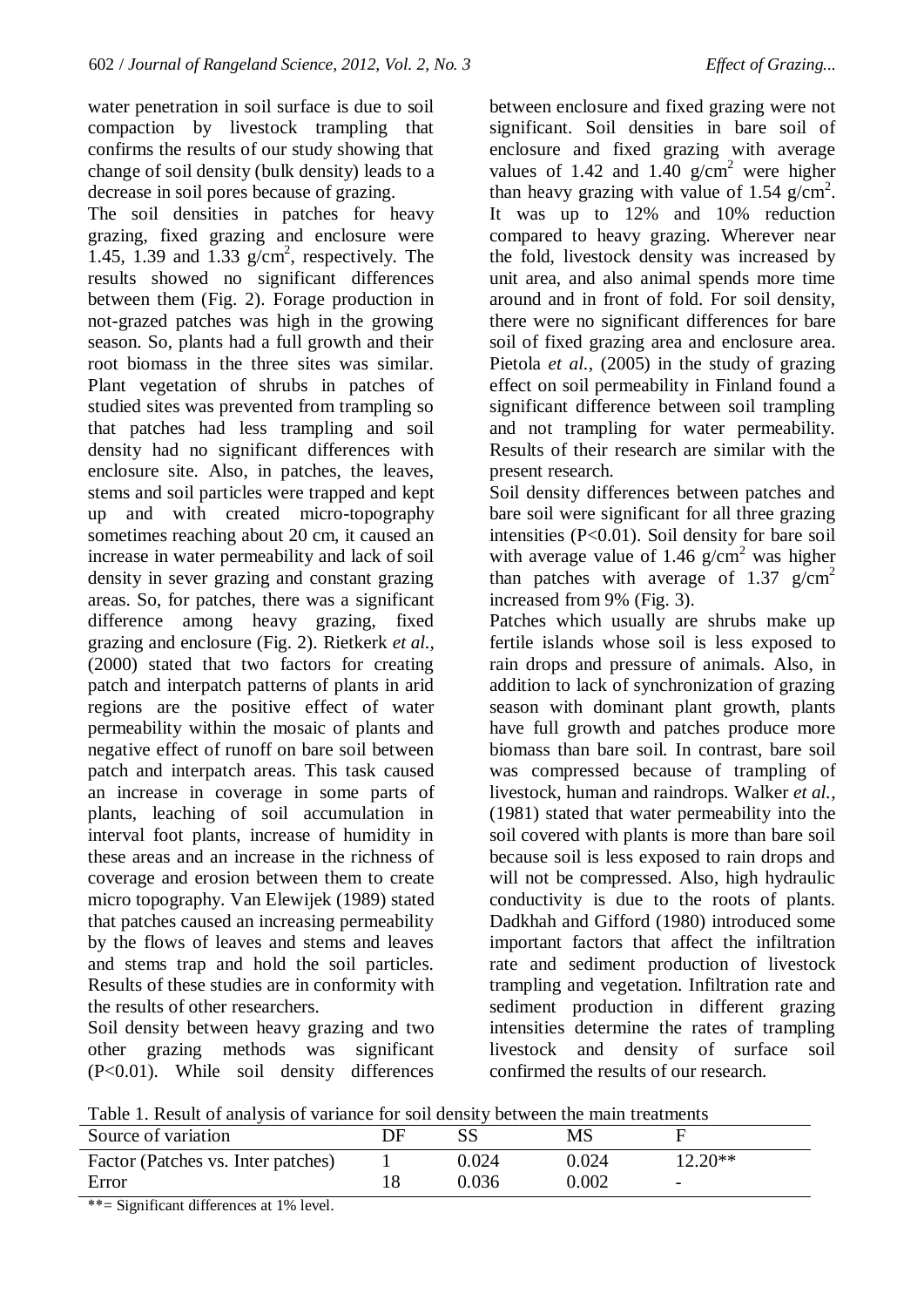Table 2. Variance analysis of surface density at different levels of grazing

| Sources                                                                                                                                                                                                                                                                                                             | ЭF | Patches |                          | <b>Inter Patches</b> |           |  |
|---------------------------------------------------------------------------------------------------------------------------------------------------------------------------------------------------------------------------------------------------------------------------------------------------------------------|----|---------|--------------------------|----------------------|-----------|--|
|                                                                                                                                                                                                                                                                                                                     |    | MS      |                          | MS                   |           |  |
| Treatment                                                                                                                                                                                                                                                                                                           |    | 0.016   | $7.32**$                 | 0.024                | $13.61**$ |  |
| Error                                                                                                                                                                                                                                                                                                               |    | 0.002   | $\overline{\phantom{0}}$ | 0.002                | -         |  |
| $\frac{1}{2}$ $\frac{1}{2}$ $\frac{1}{2}$ $\frac{1}{2}$ $\frac{1}{2}$ $\frac{1}{2}$ $\frac{1}{2}$ $\frac{1}{2}$ $\frac{1}{2}$ $\frac{1}{2}$ $\frac{1}{2}$ $\frac{1}{2}$ $\frac{1}{2}$ $\frac{1}{2}$ $\frac{1}{2}$ $\frac{1}{2}$ $\frac{1}{2}$ $\frac{1}{2}$ $\frac{1}{2}$ $\frac{1}{2}$ $\frac{1}{2}$ $\frac{1}{2}$ |    |         |                          |                      |           |  |

\*\*= Significant differences at 1% level.



Fig. 1. Comparison of three main effects of without grazing, heavy grazing and constant grazing on soil densit



Fig. 2. Comparison of interaction effect of soil density between vegetation treatment (Patch) and bare soil (Inter patch) in three grazing intens



Fig. 3. Comparison of soil density between vegetation treatment (patch) and bare soil (Inter patch)